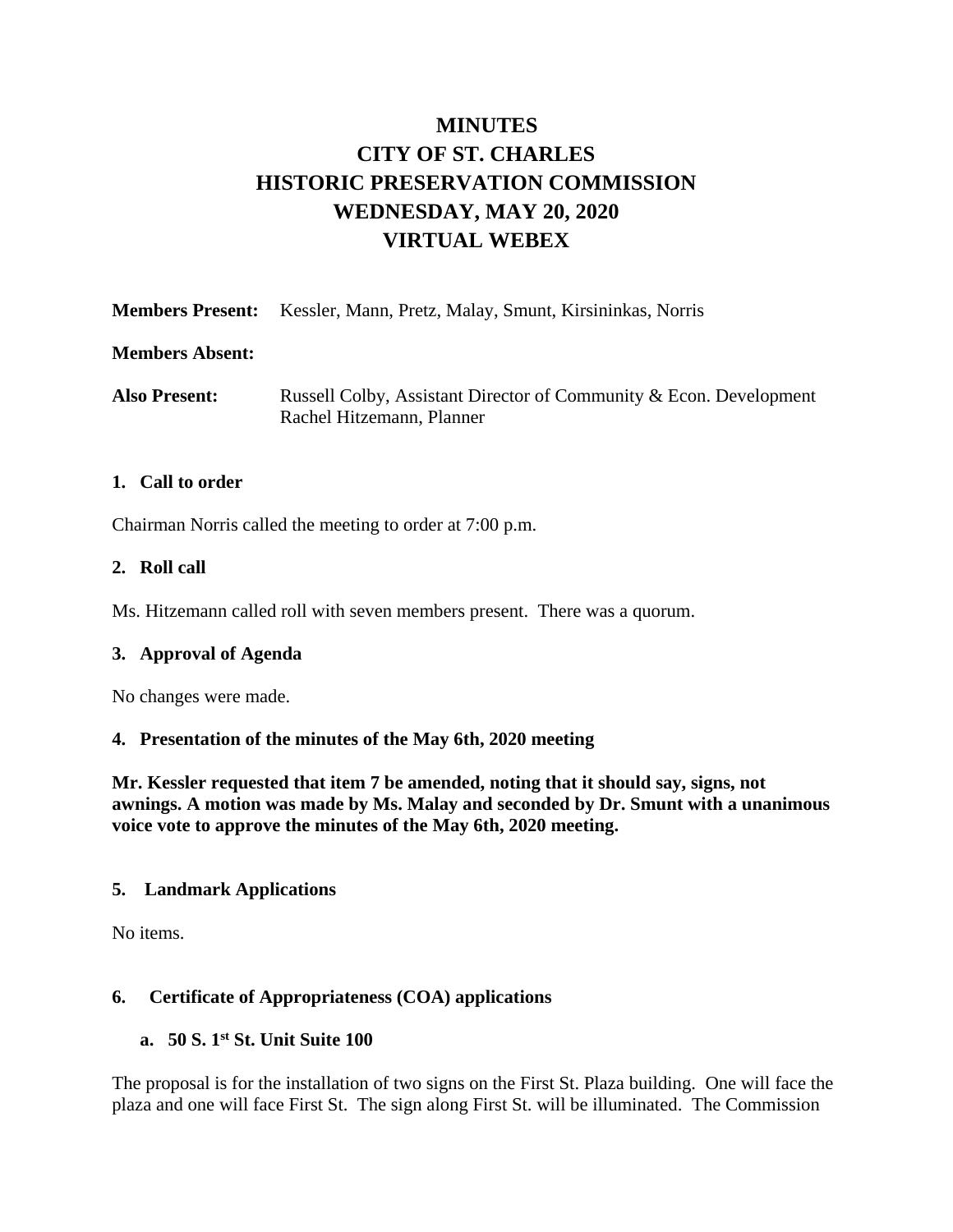Historic Preservation Commission Minutes – May 20th, 2020 Page 2

questioned why the sign along First St. was not above the second story windows. The applicant, Tom Martin, stated that according to the building owner, the sign had to be located above the first-story if it was going to be illuminated. Dr. Smunt suggested that the conduit could be run up to above the second floor, either internally or externally, and that the applicant should explore that option with the building owner. Mr. Kessler expressed concerns with the proportion of the signs to the building. Ms. Hitzemann confirmed that the signs meet City Code requirements.

**A motion was made by Mr. Smunt and seconded by Ms. Malay with a unanimous voice vote to approve the item with the condition that the First St. sign be moved above the second-story windows.** 

# **b. 215 N 3rd Ave.**

The proposal is to replace the back-screen door and add a screen door to the front of the house. The current screen door is lagging and no longer fits the frame. The Commission liked the design and material of the new screen doors.

# **A motion was made by Mr. Kessler and seconded by Mr. Pretz with a unanimous voice vote to approve the COA as presented.**

# **7. Grant Applications**

No items.

# **8. Other Commission Business**

No items.

**9. Preliminary Reviews-**Open forum for questions or presentation of preliminary concepts to the Commission for feedback

# **a. 18 S 3rd Ave.**

Mr. Steven Kolanowski made a presentation pertaining to his idea of demolishing the current home at 18 S. 3<sup>rd</sup> Ave. and replacing it with a duplex structure. Mr. Kolanowski informed the Commission that the foundation of the home was degrading and that the foundation is not safe. The Commission noted the deterioration, but expressed concerns about demolishing one of the earliest homes in St. Charles. Dr. Smunt said that if the building was to be torn down, he would like to see if replaced with a building that also had the Victorian style architecture. The Commission requested that the applicant set up a set visit so they can see the state the home is in for themselves.